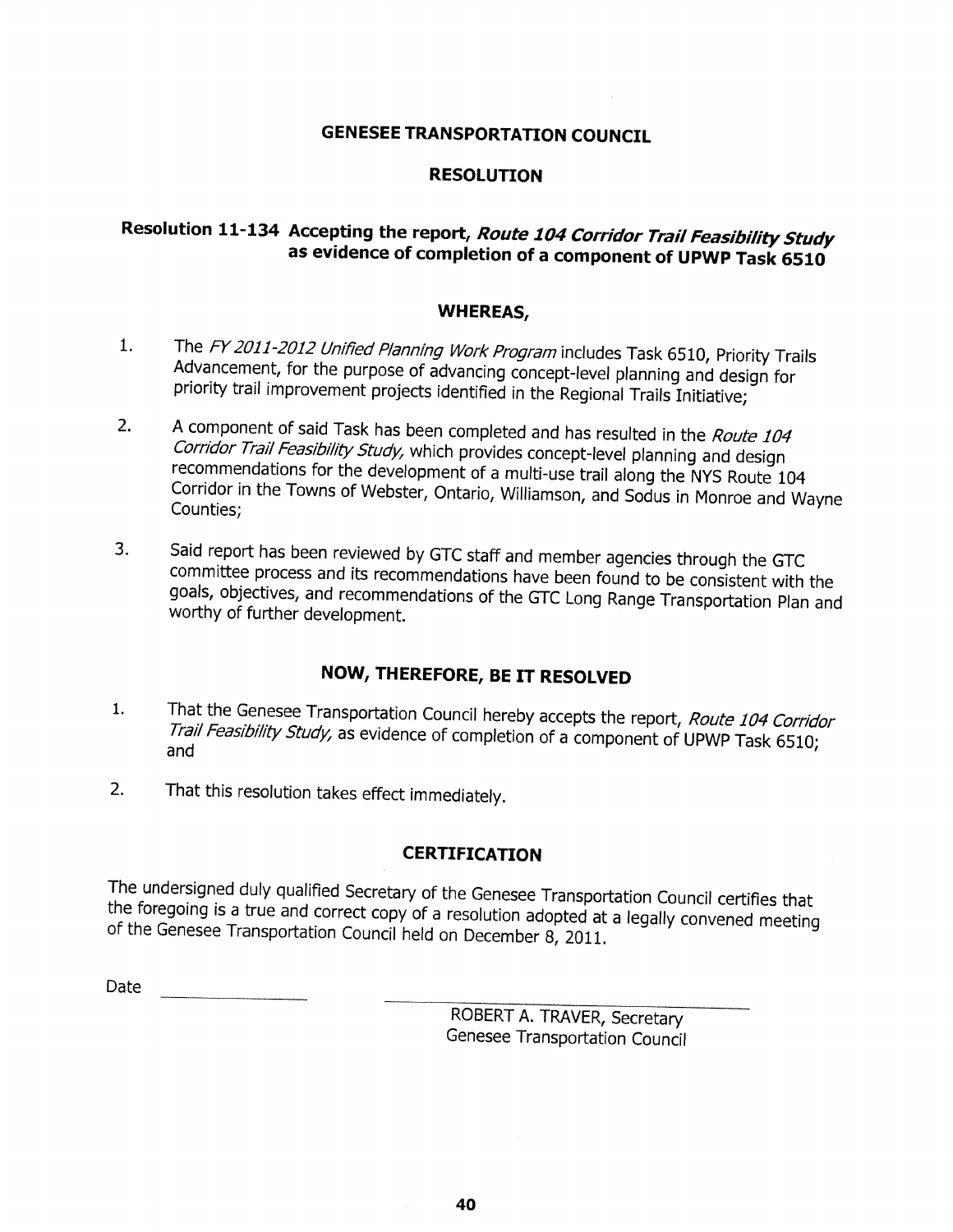This report summarizes the analysis and preliminary design studies of the Route 104 Corridor Trail Feasibility Study. The Genesee Transportation Council (GTC) contracted with **edr** to conduct site analysis, assess feasibility, and produce concept-level planning and design for a multi-use trail in the Route 104 Corridor in the Towns of Webster, Ontario, Williamson, and Sodus in Monroe and Wayne Counties, New York. Preliminary cost estimates and guidelines for the design and implementation of the trail were prepared.

Financial assistance for the preparation of this report was provided by the Federal Highway Administration (FHWA) through GTC's Unified Planning Work Program (UPWP). The Genesee Transportation Council is solely responsible for its content and the views and opinions expressed herein do not necessarily reflect the official views or policy of the U.S. Department of Transportation. The Genesee Transportation Council assures that no person shall, on the grounds of race, color, national origin, disability, age, gender, or income status, be excluded from participation in, be denied the benefits of, or be otherwise subjected to discrimination under any program or activity. GTC further assures every effort will be made to ensure nondiscrimination in all of its programs and activities, whether those programs and activities are federally funded or not.

**Overview.** The purpose of the Route 104 Corridor Trail Feasibility Study is to assess the feasibility of developing a 17-mile Americans with Disabilities Act (ADA)-compliant multi-use trail within the highway right-of-way and/or parallel with New York State Route 104 (Route 104). Route 104 is a 182.41-mile long east–west state highway in Upstate New York. The study area for the Route 104 Corridor Trail begins at the eastern end of the existing Route 104 Trail in the Town of Webster and extends east through the Town of Ontario, the Town of Williamson, and part of the Town of Sodus, ending at the western boundary of the Village of Sodus.

With the growing national interest in active transportation and complete streets, this was a very interesting and timely case study. Incorporating an active transportation facility into a heavily auto-dependent environment made for a study that, in some ways, was a rural application of the complete streets approach to transportation planning. The project was guided by the following objectives:

- 1. Provide active transportation between community resources;
- 2. Provide universal access;
- 3. Maintain user safety;
- 4. Offer a high-quality user experience;
- 5. Protect and enhance existing resources; and
- 6. Emphasize sustainability & maintainability.

The planning process included outreach to both the general public and to key stakeholders. Representatives from all affected municipalities and from interested trail organizations served on the advisory committee. The general public was invited to two public information meetings, and meetings were held with stakeholders who may be affected by the proposed trail. The Route 104 Corridor Trail Feasibility Study builds on a number of previously completed planning initiatives in Monroe and Wayne Counties. The study has been conducted with bicyclists and pedestrians considered to be the primary user groups, but other trail users were also considered.

**Inventory and Analysis.** The feasibility study involved extensive inventory and analysis of existing conditions in the Route 104 Trail Corridor. The topics addressed include the physical and environmental conditions of the study area, property ownership, circulation and transportation, and an assessment of key issues. The following environmental conditions are summarized: topography, soils, ecological character, drainage and water-related issues, and land use.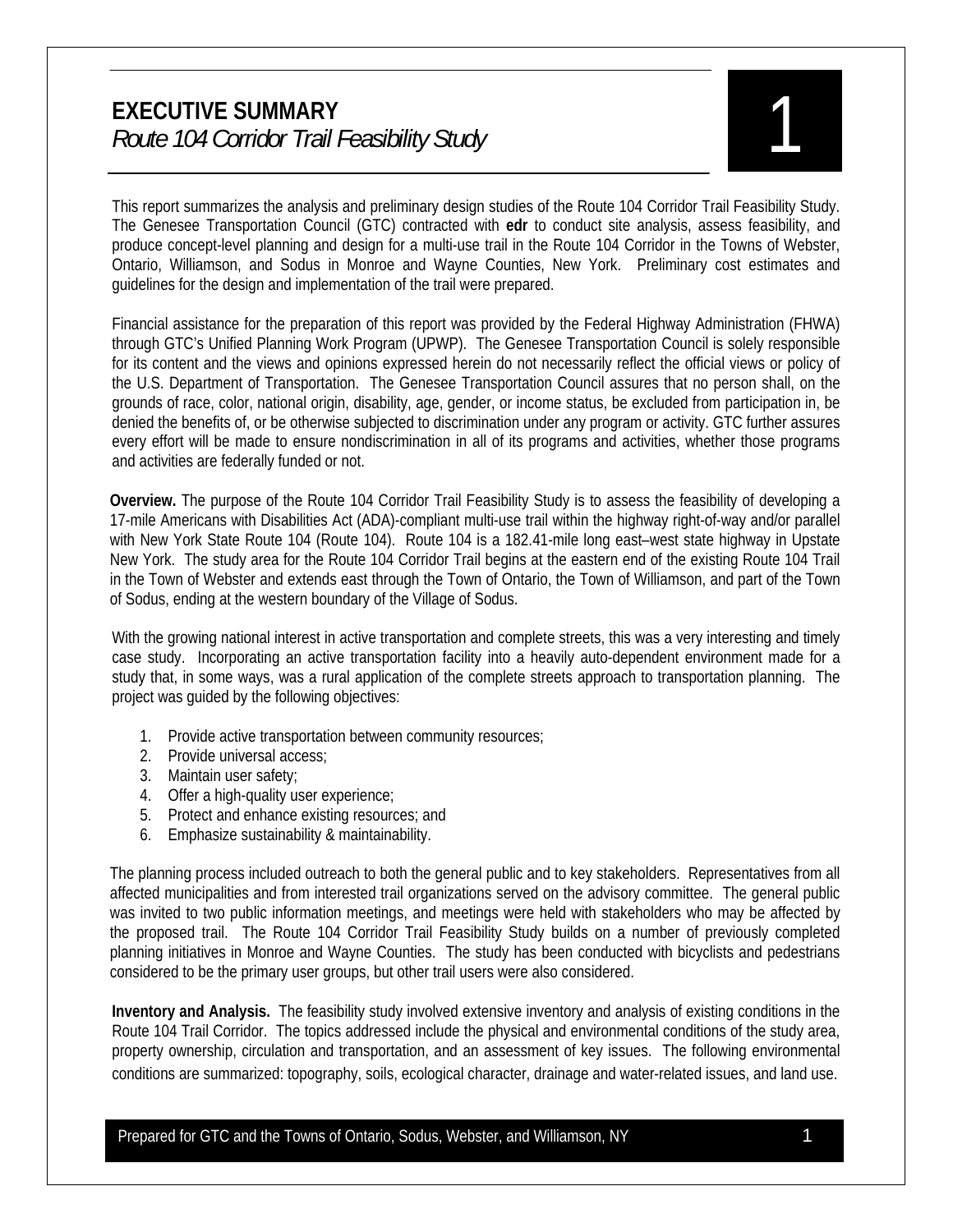Property ownership adjacent to the trail corridor was assessed, as well as easements and rights of way within the study area. A significant number of properties (and their associated driveways) are located in the area immediately adjacent to the Route 104 R.O.W. Other easements and rights of way were inventoried within the study area that could potentially be used to accommodate a multi-use trail. These include County Road 103/ Ridge Road, Ontario-Midland Railroad, and property that is owned/accessed by the Town of Ontario for trail development.

Over the past few years, the Town of Ontario has been developing an east-west trail across the Town. Town officials have negotiated access, used Town land, or acquired new properties to create 5.5 miles of multi-use trail. 3.6 miles are built or in development and 1.9 miles are in the process of negotiation. The planned Ontario trail extends from Dean Parkway in the west to just beyond Furnace Road in the east. Town officials expressed their desire to connect the Route 104 Corridor Trail to this trail, rather than create a parallel trail nearby.

In regards to circulation and transportation, the following characteristics were assessed during the study: pedestrian access, sidewalks, trails, roadways, intersections, and mass transit. All of the roads that intersect with Route 104 within the study area boundary were inventoried and assessed. The intersection summary includes ownership, functional classification, general physical and operational characteristics, and average daily traffic volume (ADT). Basic gap studies were conducted at four of the road crossings along the Railroad Trail/Town of Ontario Trail alignment. Roads were selected based on the ADT.

There are a number of factors to consider when locating a trail. Topography, soils, ecological character, habitat, drainage, wetlands, land use, destinations, property ownership, access, circulation and transportation are all matters that were evaluated. Of these factors, only a few presented significant constraints. Providing safe access to a trail located in the Route 104 R.O.W. did not seem promising once the constraints were mapped, which led to the consideration of other solutions.

**Alternatives.** The alternatives that are described in detail are not the alternatives that were anticipated at the beginning of the study. When it was determined that the right-of-way was not the best place for a trail, there was a need to think differently about possible solutions. The goal of the study – to have a safe corridor where nonmotorized users could travel between Sodus and Webster – could be achieved in a few different ways.

Alternative 1 is a multi-use trail located in the expanded right-of-way of the Ontario Midland Railroad. In addition to being safer, the trail corridor is more scenic than Route 104. According to authorities at Ontario Midland, who operate in a corridor owned by Rochester Gas and Electric/Iberdrola USA, a 25-foot expansion of the railroad rightof-way is planned. The proposed trail could easily fit into this enlarged right-of-way, and would allow a public benefit to be associated with a right-of-way expansion that might be controversial to some landowners.

Alternative 2 offers an active transportation package that expands on the existing transportation network, which is a different type of solution altogether. Instead of creating a new trail, this alternative proposes a package of transportation enhancements that would make Ridge Road more bicycle and pedestrian friendly. The proposal is a rural application of complete streets principles, and though using a different approach, still achieves many of the objectives of the study. In addition to improvements to Ridge Road, this alternative recommends improving bicycle and pedestrian connections between Ridge Road and Route 104.

The other alternatives considered, which are not recommended, are multi-use trail alignments located on the north and the south sides of the Route 104 right-of-way. The proximity to Route 104 would allow for good access to many destinations, but the location would create a less desirable trail user experience. Trail users would have to deal with

Prepared for GTC and the Towns of Ontario, Sodus, Webster, and Williamson, NY 2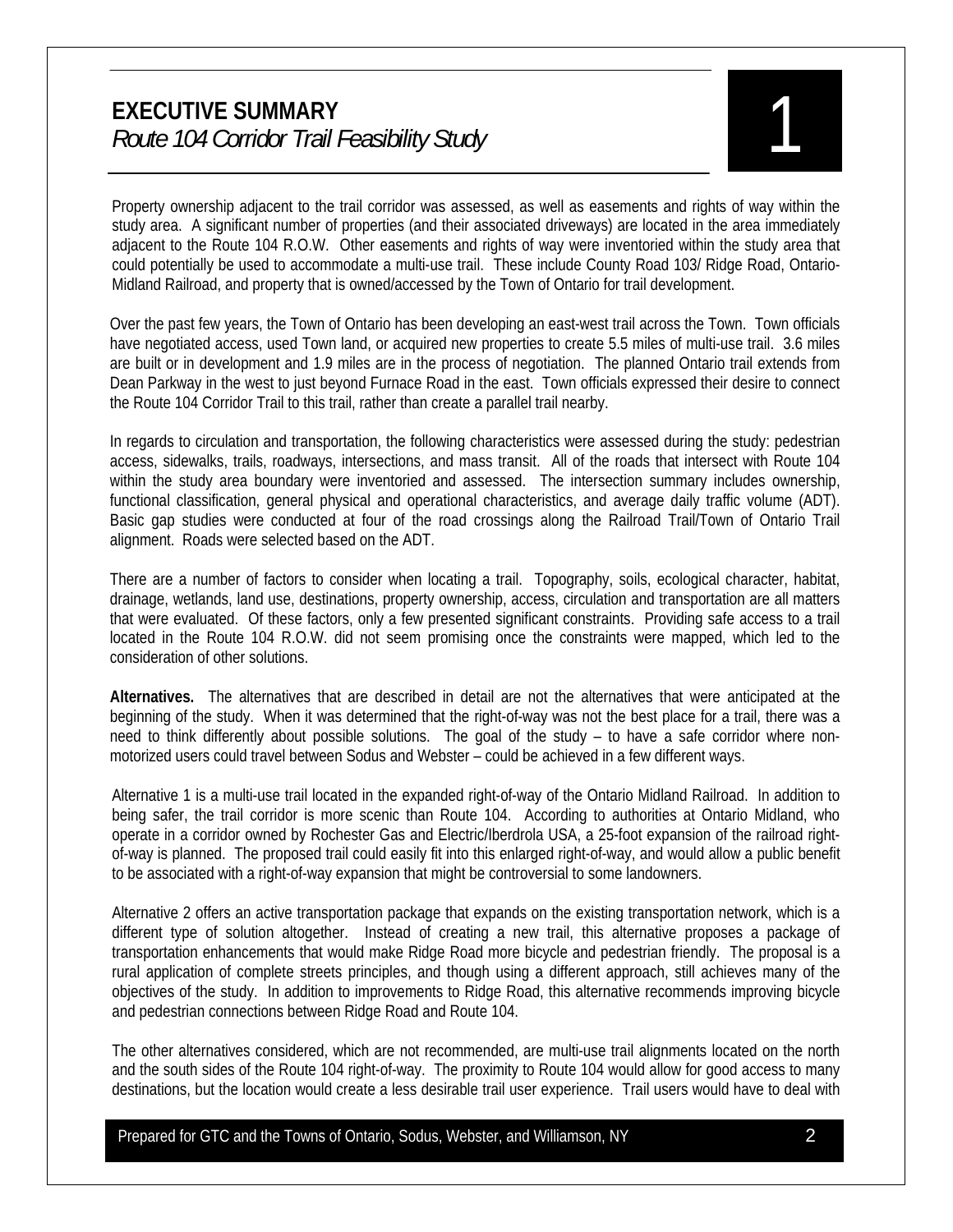truck traffic, noise, and air quality issues related to the highway. This alternative would have significant access and safety concerns related to the number of property owners and associated driveways. Drainage is also a concern. In addition, most of the destinations are located on the south side of the highway. Providing access to these destinations from a trail on the north side of Route 104 might create unsafe crossings.

A feasibility assessment matrix was developed to evaluate the different alternatives. The matrix utilizes the following criteria: environmental impacts, community connectivity, compatibility with other plans, public support, people to benefit from trail, ownership and access, safety, construction costs, and sustainability. Alternatives 1 and 2 both received a similar number of points (22 and 21 stars, respectively). The Route 104 R.O.W. Trails (North and South) received a similar number of points to the No-Build Alternative (16 and 15 stars, respectively).

**Preferred Trail Alignment.** The preferred trail alignment is Alternative 1, the Railroad Trail. The trail would begin where the existing Route 104 trail ends, at the southwestern corner of the intersection of Salt Road and Route 104. The trail would cross Salt Road and head north along the eastern side of Salt Road, traveling under Route 104 to the railroad right-of-way. At the railroad right-of-way, the trail would head due east along the northern side of the tracks for 1.25 miles until the trail reaches County Line Road and the Town of Ontario.

In the Town of Ontario, the trail continues in the railroad corridor for approximately one-half mile to Dean Parkway, where the trail heads north for 700 feet. At the intersection with Timothy Lane, the trail turns in an easterly direction, running adjacent to Timothy Lane. The trail then turns slightly to the north and continues in an easterly direction to Lakeside Road. From here, the trail trends slightly south while continuing in an easterly direction. At Slocum Road, the trail turns and heads in a northeasterly direction for approximately 0.7 miles in the RG&E utility corridor.

Approximately 400 feet from Kenyon Road, the trail turns due east for 350 feet, and then turns southeast/east across the old Town landfill. The trail crosses Ontario Center Road and travels due east along the long narrow pond in Casey Park to the park entrance at Knickerbocker Road. The trail continues to travel due east, after crossing Knickerbocker, for approximately 1,100 feet, then turns due south for about 700 feet. At this point, the trail turns to the east again and goes across Town land to Furnace Road. The trail heads south along Furnace Road for approximately 700 feet. From Furnace Road, the trail turns and heads to the east for about 2,200 feet. From this point, the trail heads south to the railroad corridor again, and continues for 0.80 miles to the town line at Fisher Road.

The 5.5-mile Williamson section of trail begins at Fisher Road and continues in the railroad corridor to Tuckahoe Road. A slight jog to the north or south will be necessary for 0.75 miles between Tuckahoe and Lake Avenue. At Lake Avenue, the trail jogs back to the north side of the railroad tracks and continues on to East Townline Road. (However, between Lake Avenue and East Townline Road, there are potential choke points that will need to be addressed in later design development phases.) From East Townline Road, the trail then travels 3.25 miles to the intersection of Route 104 and Route 88. This entire section is in the railroad corridor. The estimated cost for the entire trail development project, including design, construction and permitting can be seen in the following chart.

| Town       | Proposed<br><b>Trail Length</b> | <b>Basic Trail Cost - Stone</b><br>Dust, No Gateways | <b>Enhanced Trail Cost -</b><br><b>Asphalt and Gateways</b> |
|------------|---------------------------------|------------------------------------------------------|-------------------------------------------------------------|
| Webster    | 1.4 miles                       | \$504,914                                            | \$555,876                                                   |
| Ontario    | 6.8 miles                       | \$2,493,425                                          | \$2,629,421                                                 |
| Williamson | 5.5 miles                       | \$2,560,907                                          | \$2,710,499                                                 |
| Sodus      | 3.3 miles                       | \$1,716410                                           | \$1,826,592                                                 |
| Total      | 17.0 miles                      | \$7,357,767                                          | \$7,804,499                                                 |

Prepared for GTC and the Towns of Ontario, Sodus, Webster, and Williamson, NY 3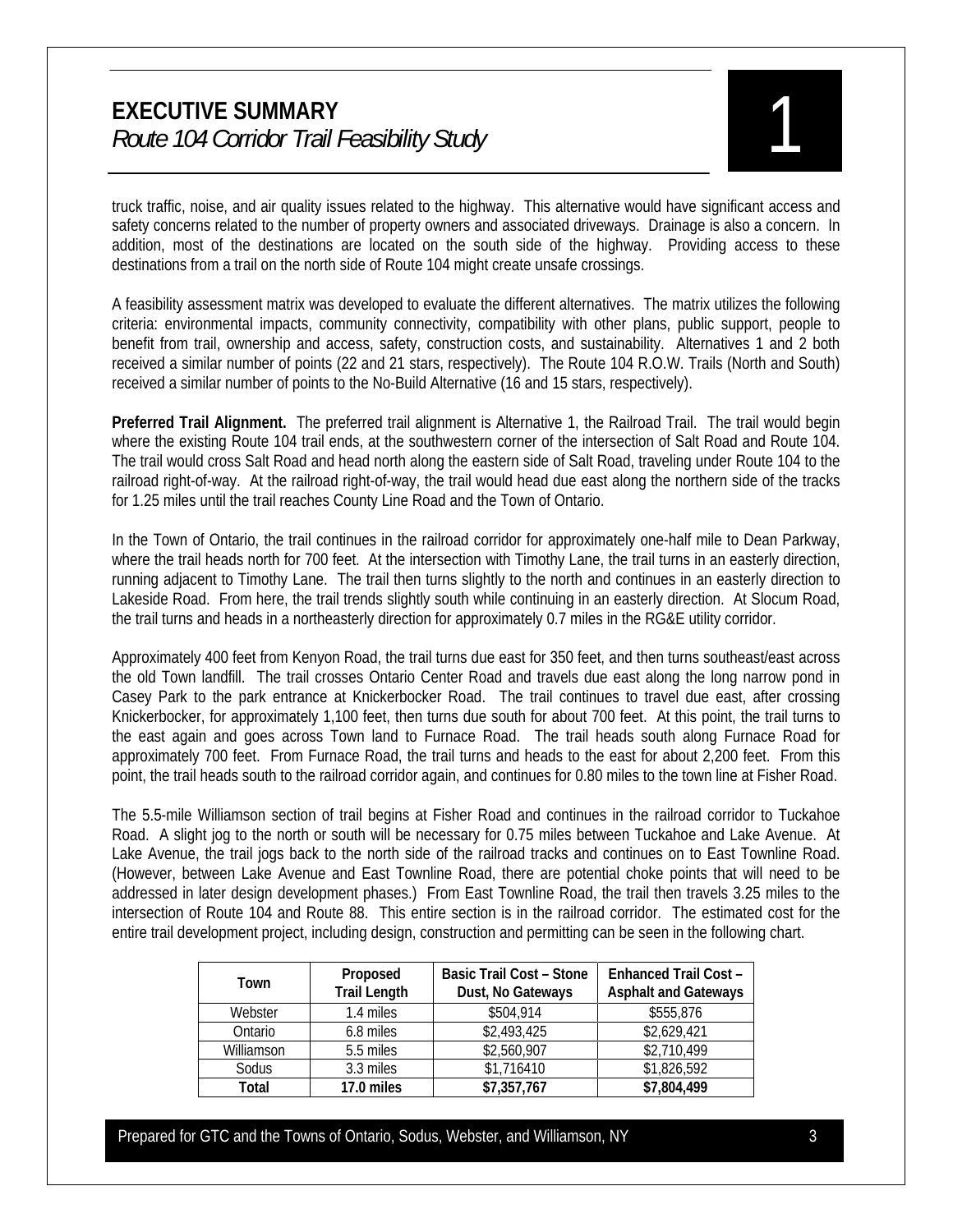**Trail Design.** A 10' wide trail, composed of either stone dust or asphalt, is recommended. Helical-pier boardwalks would be used to traverse federal and state wetlands, streams, and poorly drained areas. A drainage swale with native wet meadow plants would be located between the tracks and the trail to address drainage needs and to provide separation between trail users and the railroad tracks. An open field condition would be maintained in this area in order to keep open sight lines for safety and visibility. At a minimum, the trail would be located 50 feet away from the railroad tracks. Locating the trail in the railroad corridor maximizes natural resources, views, and rural scenic value. The trail is close enough to commercial areas to make it a useful transportation connector, but is far enough away from Route 104 to protect the safety of trail users, and to enhance the scenic quality of the trail.

**Phasing.** The proposed Route 104 Corridor Trail is a lengthy multi-use trail that passes through four different towns and two different counties, making it likely that the trail will be built in multiple phases. A phasing plan has been developed, with phases breaking at or near municipal boundaries. The first phase that will be necessary is someone to lay the groundwork for a multi-jurisdictional trail project. The trail will need a management structure, access agreements, and funding. After these pieces are in place, trail development can commence.

The following phasing plan seemed the most appropriate at the time of the study, but is subject to review as future conditions change.

- 1. Groundwork management structure, access agreements, and funding.
- 2. The Town of Ontario, with sections of trail already built or under development, is the most logical location for "official" trail development to begin.
- 3. Once the trail is completed in the Town of Ontario, the next logical piece of trail to develop is the Webster segment. This section of trail will connect the existing Route 104 Trail to the portion of trail in Ontario.
- 4. The next phase of trail development will be the section located in the Town of Williamson. This segment would extend the trail from Webster through Ontario and Williamson.
- 5. The final phase of trail development would extend the trail into the Town of Sodus. This section would connect Webster and Sodus, and provide more than 23 miles of continuous trail. (23 miles includes the existing Route 104 Trail in Webster.)

After construction funding is acquired, the necessary environmental review and permitting would be completed for each phase before construction commences. It is important to remember that each trail segment should function as a stand-alone trail until the entire trail is connected. For this reason, trailheads and connections to existing streets have been identified for each phase. Each trailhead would have designated parking for approximately 10 cars, and a kiosk with trail maps and information.

In addition, as trail development may take a number of years, a combination of Alternatives 1 and 2 could be used to provide an interconnected active transportation corridor. The active transportation package, featuring a shared roadway along Ridge Road, could have an on-street connection to completed portions of the trail. For example, while one section is being completed, another town might opt to complete the less expensive improvements to Ridge Road while they seek funding for the trail. This would provide an interim route while the trail is completed.

**Implementation.** An implementation section is included in the report that addresses potential funding sources, trail construction standards, trail user guidelines, maintenance and management procedures, and a summary of factors not addressed during the study. When constructed, the Route 104 Corridor Trail will provide an exceptional active transportation facility in a heavily auto-dependent environment. This, in turn, will provide a myriad of benefits both for trail users, and for each community in which the trail will be located.

Prepared for GTC and the Towns of Ontario, Sodus, Webster, and Williamson, NY 4